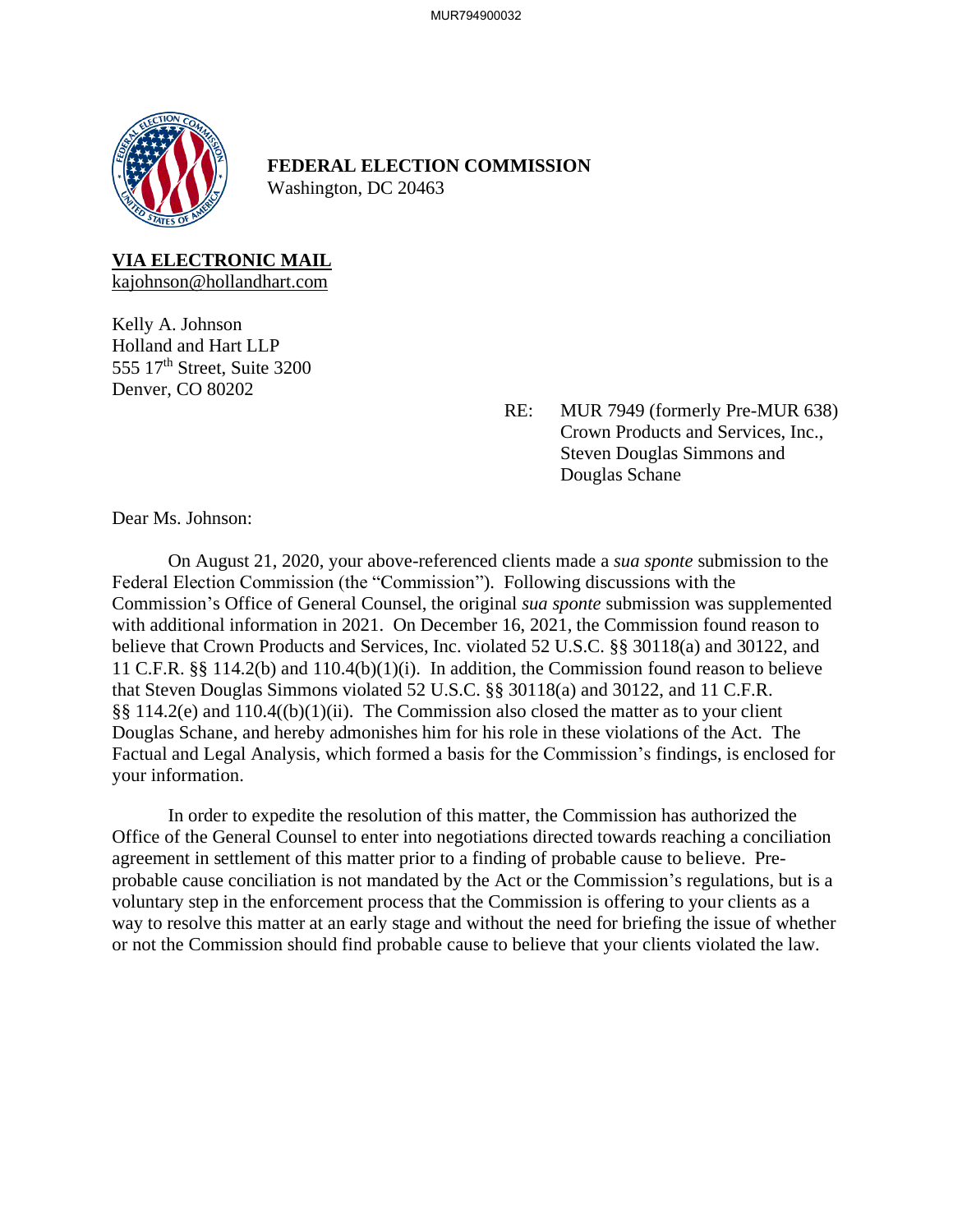MUR 7949 (previously Pre-MUR 638) (Crown Products and Services, Inc. *et al.*) Page 2

If your clients are interested in engaging in pre-probable cause conciliation, please contact Kimberly Hart, the attorney assigned to this matter, at (202) 694-1618 or at [khart@fec.gov](mailto:khart@fec.gov) within seven days of receipt of this letter. During conciliation, you may submit any factual or legal materials that you believe are relevant to the resolution of this matter. Because the Commission only enters into pre-probable cause conciliation in matters that it believes have a reasonable opportunity for settlement, we may proceed to the next step in the enforcement process if a mutually acceptable conciliation agreement cannot be reached within sixty days. *See* 52 U.S.C. § 30109(a), 11 C.F.R. Part 111 (Subpart A). Conversely, if your clients are not interested in pre-probable cause conciliation, the Commission may conduct formal discovery in this matter or proceed to the next step in the enforcement process. Please note that once the Commission enters the next step in the enforcement process, it may decline to engage in further settlement discussions until after making a probable cause finding.

Pre-probable cause conciliation, extensions of time, and other enforcement procedures and options are discussed more comprehensively in the Commission's "Guidebook for Complainants and Respondents on the FEC Enforcement Process," which is available on the Commission's website at http://www.fec.gov/em/respondent\_guide.pdf.

In addition, please note that you have a legal obligation to preserve all documents, records and materials relating to this matter until such time as you are notified that the Commission has closed its file in this matter. *See* 18 U.S.C. § 1519. This matter will remain confidential in accordance with 52 U.S.C. § 30109(a)(4)(B) and 30109(a)(12)(A) unless you notify the Commission in writing that your clients wish the matter to be made public. Please be advised that, although the Commission cannot disclose information regarding an investigation to the public, it may share information on a confidential basis with other law enforcement agencies.<sup>1</sup>

We look forward to your response.

On behalf of the Commission,

Shara M. Brownaw

Shana M. Broussard Chair

Enclosures: 1. Factual and Legal Analysis

<sup>1</sup> The Commission has the statutory authority to refer knowing and willful violations of the Act to the Department of Justice for potential criminal prosecution, 52 U.S.C. § 30109(a)(5)(C), and to report information regarding violations of law not within its jurisdiction to appropriate law enforcement authorities. *Id.* § 30107(a)(9).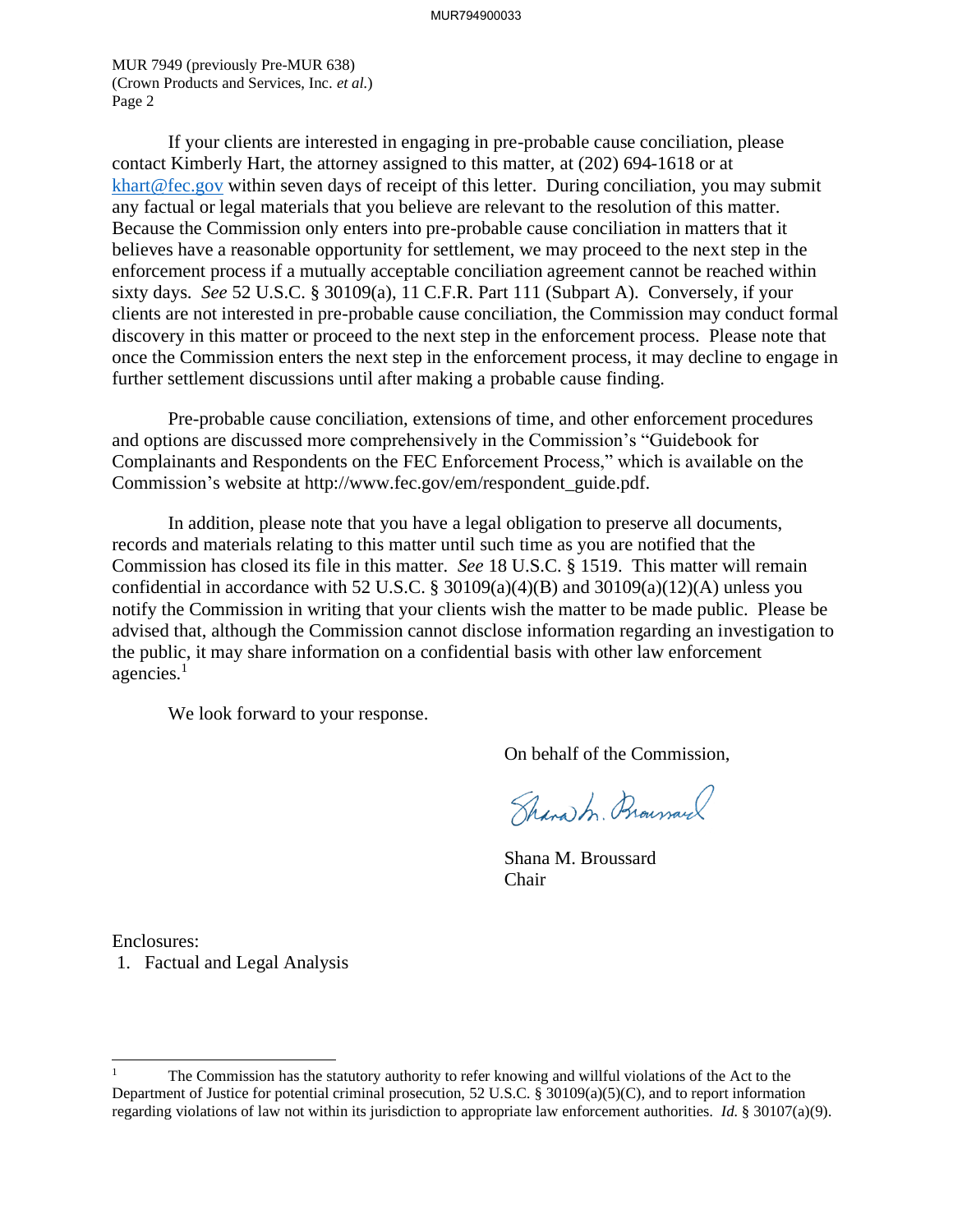| $\mathbf{1}$        | FEDERAL ELECTION COMMISSION                                                                                                      |  |  |
|---------------------|----------------------------------------------------------------------------------------------------------------------------------|--|--|
| $\overline{2}$<br>3 | <b>FACTUAL AND LEGAL ANALYSIS</b>                                                                                                |  |  |
| $\overline{4}$      |                                                                                                                                  |  |  |
| 5<br>6<br>7         | <b>RESPONDENTS:</b> Crown Products & Services, Inc.<br><b>MUR 7949</b><br><b>Steven Douglas Simmons</b><br>$(f/k/a$ Pre-MUR 638) |  |  |
| 8<br>9              | <b>INTRODUCTION</b><br>I.                                                                                                        |  |  |
| 10<br>11            | In this sua sponte submission ("Submission"), corporate respondent Crown Products &                                              |  |  |
| 12                  | Services, Inc. ("Crown Products") and two of its corporate executives, Steven Douglas Simmons                                    |  |  |
| 13                  | and Douglas Schane, disclosed that Simmons and Schane made nine federal contributions                                            |  |  |
| 14                  | totaling \$13,500 in 2018 that were unlawfully reimbursed with corporate funds. <sup>1</sup>                                     |  |  |
| 15                  | II.<br><b>FACTUAL BACKGROUND</b>                                                                                                 |  |  |
| 16                  | Submission<br>A.                                                                                                                 |  |  |
| 17                  | On August 21, 2020, Crown Products, Simmons, and Schane filed the instant                                                        |  |  |
| 18                  | Submission. <sup>2</sup> Simmons is Crown Products' President and Chief Executive Officer, and Schane                            |  |  |
| 19                  | is the Eastern Regional General Manager and reports directly to Simmons. <sup>3</sup> The Submission                             |  |  |
| 20                  | states that Murray Energy has been, and remains an important client of Crown Products. <sup>4</sup>                              |  |  |
| 21                  | During the 2018 election cycle, a representative of Murray Energy invited business partners,                                     |  |  |

<span id="page-2-0"></span><sup>1</sup> Respondents also provided supplemental materials including sworn affidavits from Simmons, Schane, Angela Koloski, Manager of Finance and Administration, and Robin Baker, Chief Financial Officer. *See*  Supplemental Submission, Pre-MUR 638 (Crown Products) (Mar. 18, 2021) ("Suppl. Submission"); Supplemental Submission, Pre-MUR 638 (Crown Products) (Apr. 19, 2021) ("Suppl. Submission #2); Supplemental Submission, Pre-MUR 638 (Crown Products) (May 18, 2021) ("Suppl. Submission #3); Supplemental Submission, Pre-MUR 638 (Crown Products) (July 14, 2021) ("Suppl. Submission #4).

<span id="page-2-1"></span><sup>2</sup> Submission at 1. Crown Products is a corporation that sells specially blended chemicals that are applied to control dust, freezing of coal, water treatment, road stabilization, and used as a fuel catalyst*. Id.*

<span id="page-2-3"></span><span id="page-2-2"></span><sup>4</sup> *Id.* at 4-5.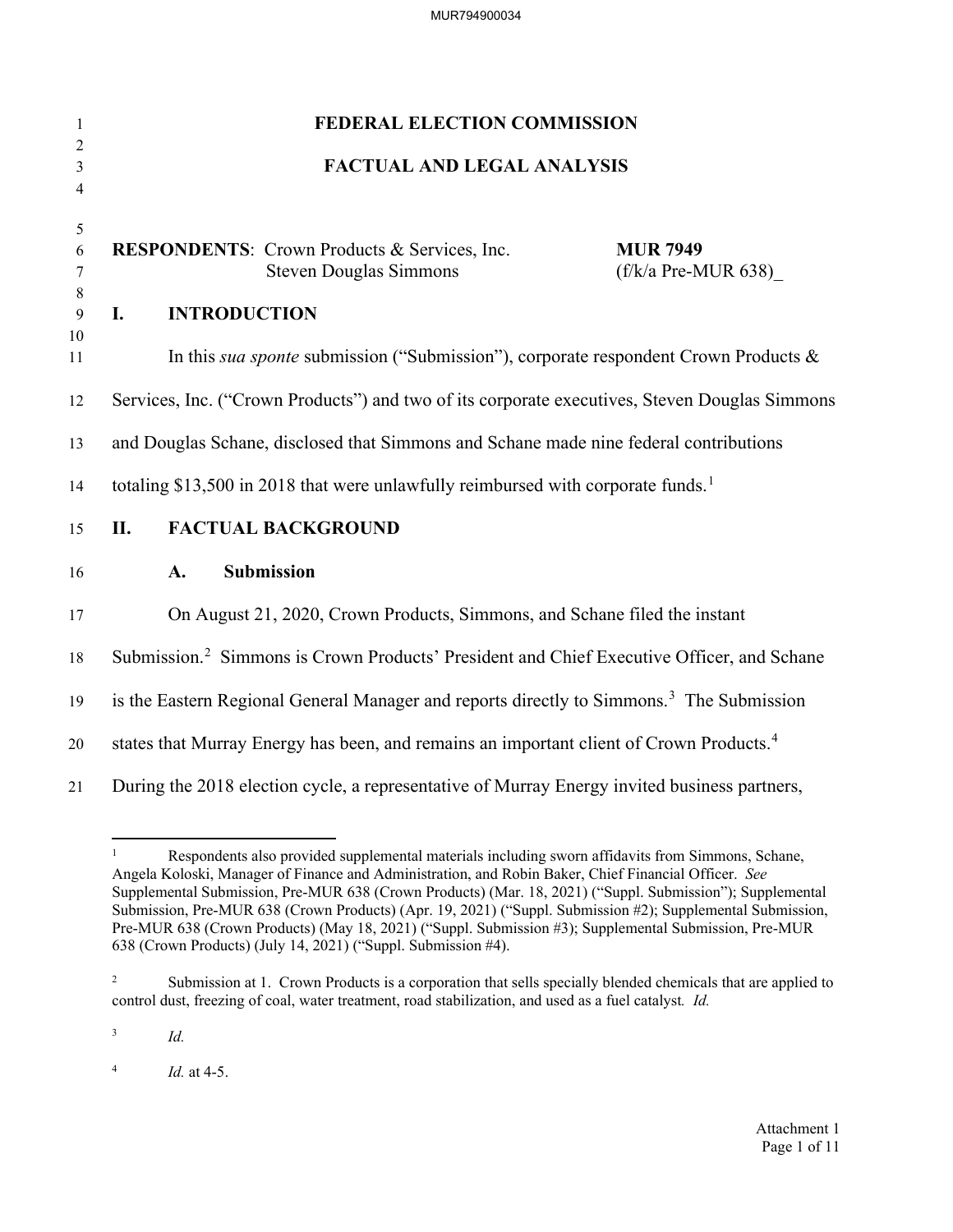MUR (Crown Products & Services, *et al.*) Factual and Legal Analysis Page 2 of 11

- including Crown Products' executives, to fundraising events for several federal candidates.<sup>[5](#page-3-0)</sup>
- 2 Simmons attended some of those fundraisers and subsequently made six contributions to federal
- 3 political candidates totaling  $$11,500<sup>6</sup>$  $$11,500<sup>6</sup>$  $$11,500<sup>6</sup>$  Simmons's sworn affidavit states that he considered the
- 4 contributions a good business decision, and he was unaware of the unlawfulness of obtaining
- 5 reimbursement of what he considered to be business expenses.<sup>[7](#page-3-2)</sup>
- Simmons made the following federal contributions:[8](#page-3-3) 6

| <b>Contribution Date<sup>9</sup></b> | <b>Committee</b>                     | Amount   |
|--------------------------------------|--------------------------------------|----------|
| 03/22/2018                           | McCarthy Victory Fund                | \$5,000  |
| 04/25/2018                           | Greg Pence for Congress              | \$2,000  |
| 04/25/2018                           | Renacci for Ohio Victory Fund        | \$3,000  |
| 09/20/2018                           | Marsha for Senate                    | \$500    |
| 09/20/2018                           | Hawley Victory Committee             | \$500    |
| 09/20/2018                           | McSally Arizona Victory<br>Committee | \$500    |
|                                      | <b>TOTAL</b>                         | \$11,500 |

<span id="page-3-2"></span>7 Suppl. Submission #2, Steven Douglas Simmons Affidavit ¶¶ 8-9, 11, Pre-MUR 638 (Crown Products) (Apr. 14, 2021) ("Simmons Aff.").

<span id="page-3-3"></span>8 Although the committee's name is listed on the fundraising contribution sheet and check as being "Hawley Victory Fund," the correct name of the recipient committee is "Hawley Victory Committee" as reflected by the Committee's Statement of Organization. *See* Statement of Organization, Hawley Victory Committee (Oct. 2, 2017).

<span id="page-3-4"></span>9 The contributions made to Marsha for Senate, Hawley Victory Committee, and McSally Arizona Victory Committee were all made on September 20, 2018, in connection with a fundraising event as evidenced by copies of the contribution forms and checks. *See* Submission, Attachs. 7-9. However, the committees report receiving the contributions on October 19, 2018 (Marsha for Senate), October 25, 2018 (Hawley Victory Committee), and October 25, 2018 (McSally Arizona Victory Fund). *See* Post-General Report, Receipts, Marsha for Senate (Dec. 6, 2018); Post-General Report, Receipts, Hawley Victory Committee, (Dec. 5, 2018); Post-General Report, Receipts, McSally Arizona Victory Committee (Dec. 5, 2018).

> Attachment 1 Page 2 of 11

<span id="page-3-0"></span><sup>5</sup> *Id.*

<span id="page-3-1"></span><sup>6</sup> *Id.* at 2, 5.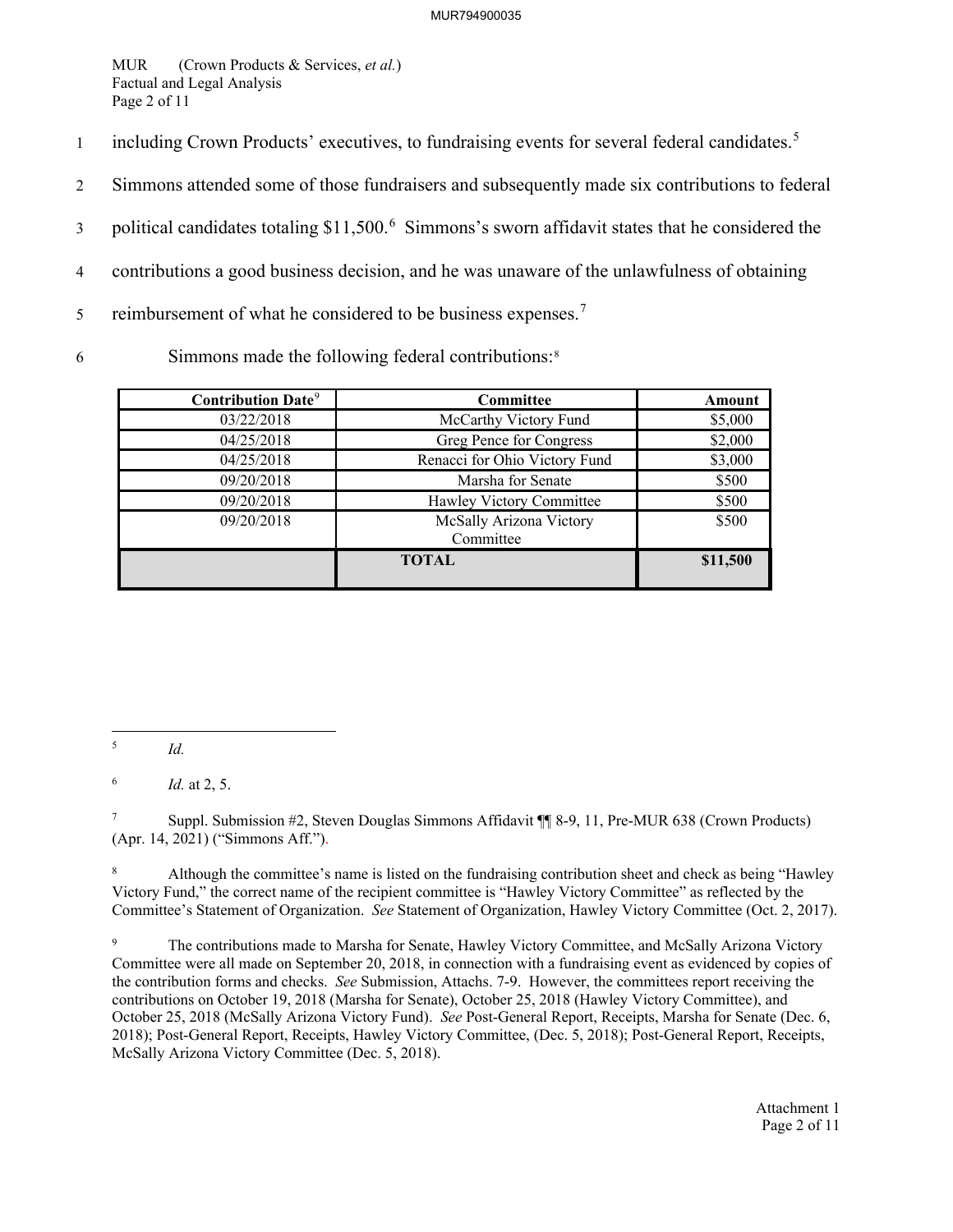MUR (Crown Products & Services, *et al.*) Factual and Legal Analysis Page 3 of 11

| $\mathbf{1}$   | The Simmons expense reports submitted for March, April, and September 2018, covering                             |
|----------------|------------------------------------------------------------------------------------------------------------------|
| $\overline{2}$ | all six contributions, list the political contributions in the "Safety Supplies" column. <sup>10</sup> The April |
| $\mathfrak{Z}$ | and September 2018 expense reports identify the political contributions as "PAC," but not the                    |
| $\overline{4}$ | March 2018 expense report. <sup>11</sup> The Submission also provided copies of the completed donor              |
| 5 <sup>5</sup> | forms and canceled checks submitted in support of the expense reports. <sup>12</sup> Prior to January 2020,      |
| 6              | Simmons's expense reports were not subject to supervisory approval because he was the CEO of                     |
| 7 <sup>7</sup> | Crown Products. Instead, the expense reports were sent directly to the company's accounting                      |
| 8              | department for review and processing. <sup>13</sup> The contribution reimbursements occurred via ACH             |
| 9              | electronic transfer and were included in Simmons's total corporate expenses for the month. <sup>14</sup>         |

<span id="page-4-2"></span>12 *Id.*, Attachs. 4-9.

<span id="page-4-3"></span>13 *Id.* at 3.

<span id="page-4-0"></span><sup>10</sup> *See* Submission, Attachs. 1, 2 and 3. There is no accompanying description in the March 2018 Expense Report. In a supplement provided by respondents, they affirm that in the March 2018 Expense Report, Simmons did not provide any descriptions for any of his expenses, such as "Hotel," "Airfare," or "Safety Expenses." *See* Suppl. Submission #4. Instead, Simmons left the "ACCOUNT & Description of Expenditure" column blank in that Expense Report. *Id.* Simmons states that omitting the descriptions was an oversight on his part, but he included descriptions with his April 2018 Expense Report. *Id.* Simmons also explains that he included the contributions in the "Safety Supplies" column because there was no "Miscellaneous" category that would function as a catch-all for reimbursable expenses that did not fall into any of the other categories, e.g., Hotel, Airfares, Training, etc. *Id.*  Schane categorized his PAC contributions as "Business Meals & Entertainment." *Id.* 

<span id="page-4-1"></span><sup>11</sup> *Id.,* Attachs. 2 and 3. Simmons sought reimbursement for his September 20, 2018, contributions on his September 2018 expense report although the contributions are reported as being received by those committees on October 19 and 25, 2018. *See* Suppl. Submission #3.

<span id="page-4-4"></span><sup>&</sup>lt;sup>14</sup> *Id.* Simmons states that he also made a \$1,000 state contribution to the West Virginia Political Action Committee that was reimbursed by Crown Products; and contributions totaling \$10,000 for which he did not seek reimbursement because they were personal in nature and not connected to the business. Simmons Aff.  $\P\P$  9, 11.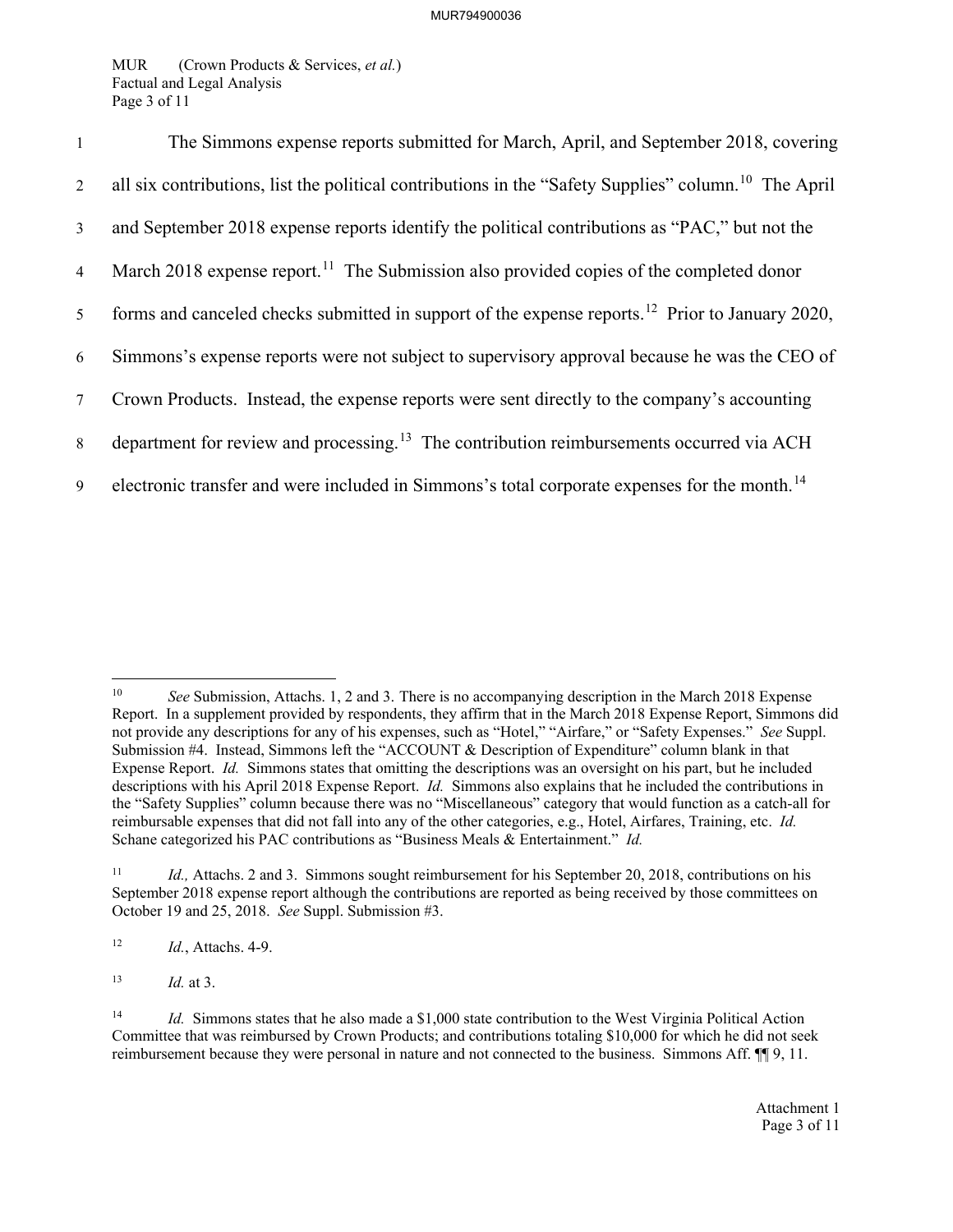MUR (Crown Products & Services, *et al.*) Factual and Legal Analysis Page 4 of 11

1 During the same timeframe, in response to an invitation from Murray Energy, Simmons

2 asked Schane to attend a fundraiser on behalf of Crown Products at which Schane made the

3 following three federal contributions:<sup>[15](#page-5-0)</sup>

| Date       | Committee                  | Amount  |
|------------|----------------------------|---------|
| 08/20/2018 | Lou Barletta for Senate    | \$500   |
| 08/20/2018 | Ted Cruz Victory Committee | \$1.000 |
| 08/20/2018 | Matt Rosendale for Montana | \$500   |
|            | <b>TOTAL</b>               | \$2,000 |

4 Schane states that he asked Simmons how the contributions should be handled, and 5 Simmons advised that he should make the contribution himself and "seek reimbursement from 6 the Company on the next expense report."<sup>[16](#page-5-1)</sup> According to Schane, he believed the contributions 7 to be business expenses based on the company's relationship with Murray Energy and Simmons's instructions.<sup>[17](#page-5-2)</sup> Schane's August 2018 expense report classified the contributions as "Bus. Meals & Ent." and described the expenditures as "Political Donations."<sup>[18](#page-5-3)</sup> The Submission 10 also provided copies of the contribution checks submitted by Schane to support the expense 11 report as well as Simmons's email approval of the expense report.<sup>19</sup> Simmons, as Schane's 12 supervisor, approved the expense reports and subsequent corporate reimbursement for the \$2,000 13 in federal contributions.<sup>[20](#page-5-5)</sup>

<span id="page-5-2"></span> $17$  *Id.*  $\P$ 9.

<span id="page-5-3"></span><sup>18</sup> Submission at 3, Attach. 10.

<span id="page-5-4"></span>19 *Id.*, Attachs. 11-14. The Commission's contribution database does not indicate that Schane had a history of regular contributions to federal political committees.

<span id="page-5-5"></span>20 Submission at 3.

<span id="page-5-0"></span><sup>15</sup> Suppl. Submission #2, Douglas Schane Affidavit ¶ 6, 8, Pre-MUR 638 (Crown Products) (Apr. 19, 2021) ("Schane Aff.").

<span id="page-5-1"></span><sup>16</sup> Schane Aff. ¶¶ 7, 9.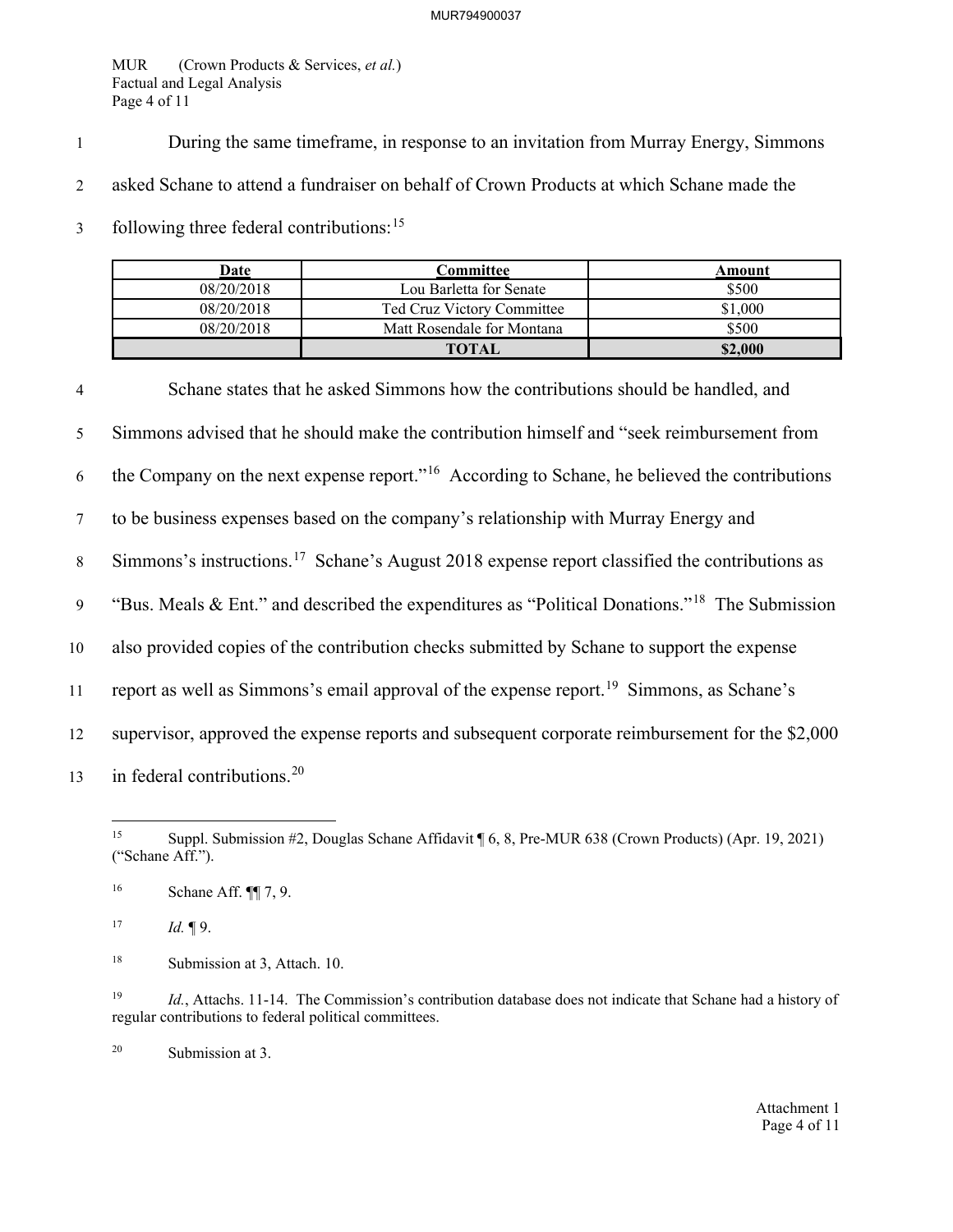MUR (Crown Products & Services, *et al.*) Factual and Legal Analysis Page 5 of 11

| 6              | <b>Discovery of the Violations</b><br>В.                                                               |
|----------------|--------------------------------------------------------------------------------------------------------|
| 5              | purposes and QuickBooks entry. <sup>22</sup>                                                           |
| 4              | Instead, she focused on ensuring that the expenses were appropriately classified for accounting        |
| 3              | legal compliance with the Federal Election Campaign Act of 1971, as amended (the "Act"). <sup>21</sup> |
| $\overline{c}$ | expense reports in the ordinary course of business but did not substantively review the entries for    |
|                | Angela Koloski, Manager of Finance and Administration, states that she processed the                   |

7 The Submission and Koloski's affidavit state that in May 2019, Koloski had a 8 conversation with her supervisor, Robin Baker, Chief Financial Officer, who mentioned the 9 restrictions on company reimbursement of political contributions.<sup>[23](#page-6-2)</sup> Koloski informed Baker that 10 she recalled processing expense reports that may have contained political contributions.<sup>[24](#page-6-3)</sup> Baker 11 expressed concern and initiated a review of the company's reimbursements dating back to 2016, 12 excluding entries related to hotels, meals, and transportation, which comprised the majority of the company's expense reports.<sup>[25](#page-6-4)</sup> Baker's sworn affidavit states that her previous job experience 14 made her aware of legal limitations on corporate political contributions.<sup>[26](#page-6-5)</sup> The affidavit confirms

<span id="page-6-0"></span><sup>21</sup> Suppl. Submission #2, Angela Koloski Affidavit ¶ 11, Pre-MUR 638 (Crown Products) (Apr. 16, 2021) ("Koloski Aff."); *see also* Submission at 3.

<span id="page-6-1"></span><sup>22</sup> *Id.*

<span id="page-6-3"></span><span id="page-6-2"></span><sup>23</sup> Submission at 3; *see also* Koloski Aff. ¶ 12.

<span id="page-6-4"></span><sup>&</sup>lt;sup>25</sup> *Id.*  $\P$  13.

<span id="page-6-5"></span><sup>26</sup> Suppl. Submission #2, Robin Baker Affidavit ¶¶ 6-7, Pre-MUR 638 (Crown Products) (Apr. 15, 2021). Baker states that, prior to joining Crown Products in September 2016, she worked for 23 years at Peabody Energy Corporation. During her employment at Peabody, she became knowledgeable about the legal limitations of corporate political contributions. *Id.* ¶¶ 2-4.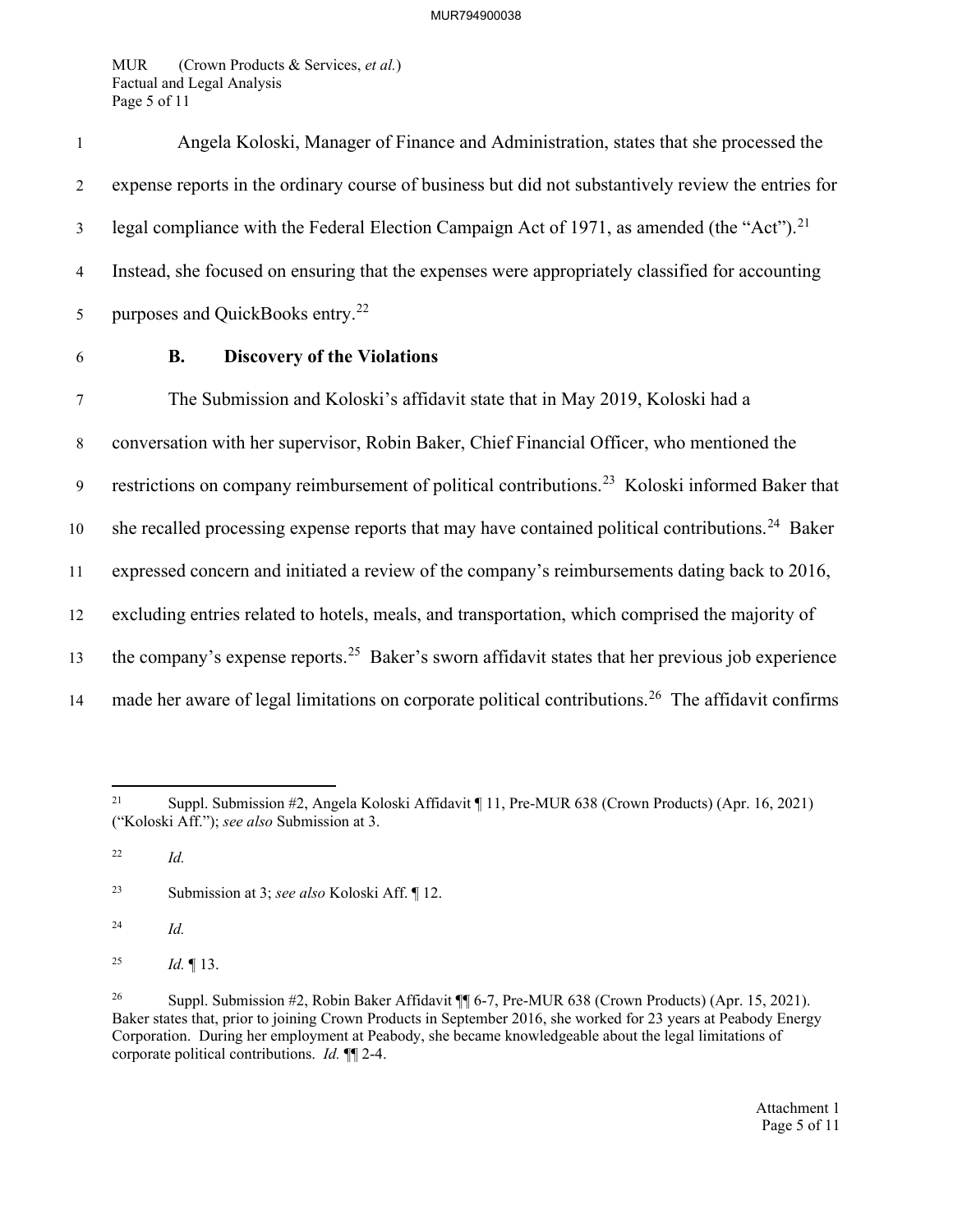MUR (Crown Products & Services, *et al.*) Factual and Legal Analysis Page 6 of 11

the discovery of the ten unlawful contribution reimbursements to Simmons and Schane.<sup>[27](#page-7-0)</sup> One 2 of the ten contributions was a state contribution made by Simmons to the West Virginia Political 3 Action Committee.<sup>[28](#page-7-1)</sup> Baker asserts that these were the only instances of reimbursements discovered in the review dating back to  $2016<sup>29</sup>$  $2016<sup>29</sup>$  $2016<sup>29</sup>$  Baker subsequently contacted outside counsel 5 who advised Simmons and Schane of the improper contribution reimbursements.<sup>[30](#page-7-3)</sup> In February 6 2020, Simmons and Schane repaid the full amount of the reimbursed contributions to Crown 7 Products.<sup>[31](#page-7-4)</sup>

- 
- 

## 8 **C. Remedial Efforts**

9 The Submission states that Crown Products has taken steps to prevent a recurrence of the 10 violations.<sup>[32](#page-7-5)</sup> First, in January 2020, Crown Products modified its expense reimbursement 11 processes to minimize the chance of future violations.<sup>[33](#page-7-6)</sup> Specifically, Baker now reviews and 12 approves all expense reports after they have been processed by the accounting department and 13 prior to reimbursement to ensure compliance with the Act.<sup>[34](#page-7-7)</sup> Second, Baker is now responsible 14 for reviewing and authorizing Simmons's expense reports, since Simmons (as CEO) has no

<span id="page-7-0"></span>27 *Id.* ¶ 10.

<span id="page-7-1"></span>28 *Id.*

<span id="page-7-2"></span>29 *Id.*

<span id="page-7-3"></span>30 *Id.*

<span id="page-7-4"></span><sup>31</sup> *Id.* **[1**] 11-12; Submission at 4, Attach. 15. Although the company did not conduct an assessment of the state contribution, Simmons repaid the reimbursed amount out of an abundance of caution. Submission at 4.

<span id="page-7-5"></span>32 Submission at 5.

<span id="page-7-7"></span><span id="page-7-6"></span>33 *Id.*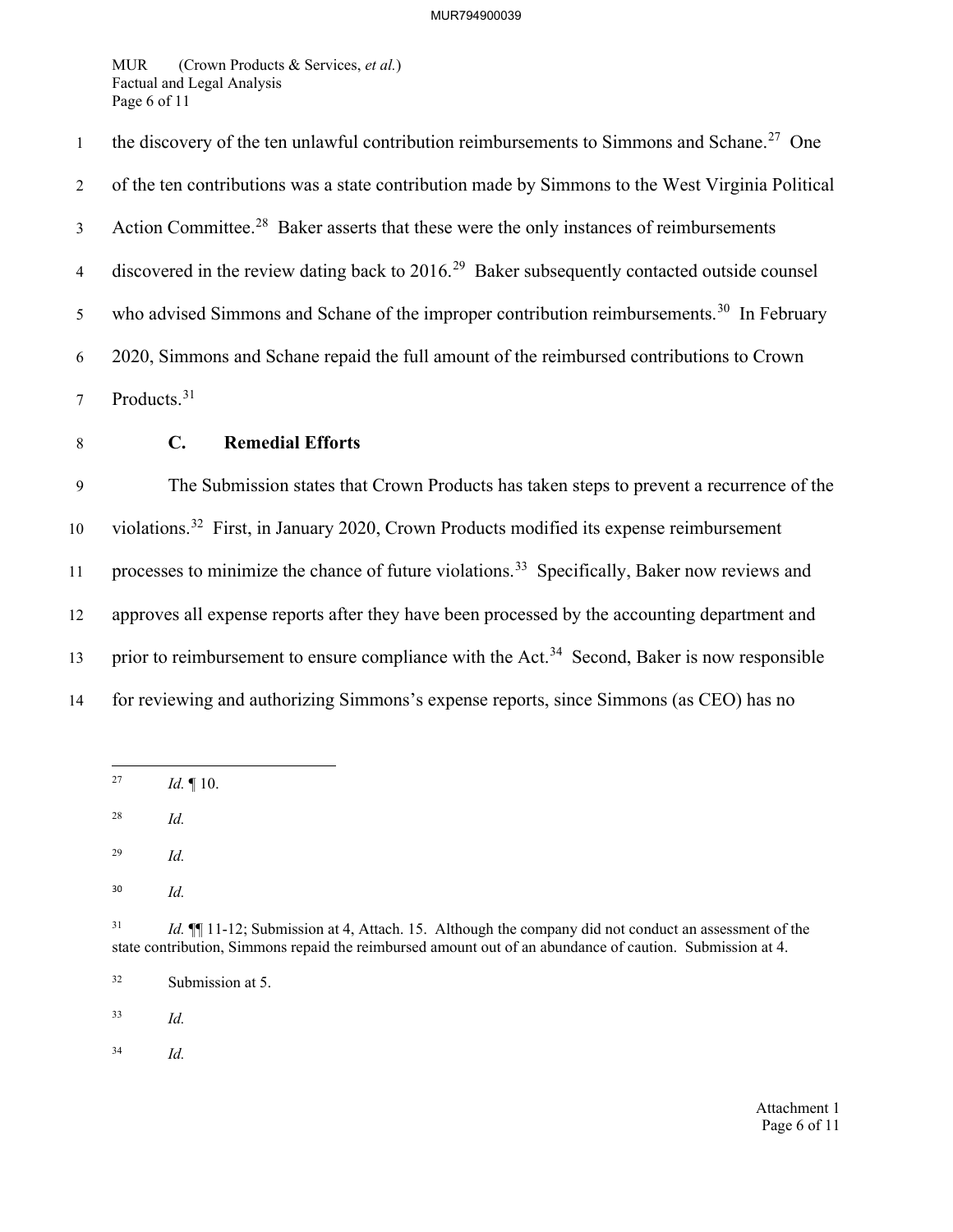MUR (Crown Products & Services, *et al.*) Factual and Legal Analysis Page 7 of 11

supervisor to undertake that review.<sup>[35](#page-8-0)</sup> Third, Simmons, Schane, Baker, and the company's 2 outside counsel have all now been educated on the Act's prohibitions on corporate contributions 3 and contributions made in the name of another.  $36$ 4 Respondents state that they have not contacted the recipient campaigns seeking a refund 5 or disgorgement of the unlawful contributions.<sup>37</sup> When Crown Products recognized that it may

6 have violated the Act by reimbursing Simmons and Schane, it requested repayment from the

 $7$  corporate executives.<sup>38</sup> Once Simmons and Schane repaid the company, Crown Products

8 considered the contributions to be accurately linked to Schane and Simmons as reflected on the

9 donation form completed by both upon making the contributions at the fundraiser events.<sup>[39](#page-8-4)</sup>

10 **III. LEGAL ANALYSIS**

11 **A. Law**

12 The Act and Commission regulations prohibit a corporation from making a contribution 13 to a federal committee (other than an independent-expenditure-only committee) and any person, including a corporation, from making a contribution in the name of another person.<sup>[40](#page-8-5)</sup> The term "15" "person" for purposes of the Act and Commission regulations includes corporations.<sup>[41](#page-8-6)</sup> Further,

<span id="page-8-0"></span>35 *Id.*

<span id="page-8-1"></span>36 *Id.*

<span id="page-8-2"></span>37 *See* Suppl. Submission #4.

<span id="page-8-3"></span>38 *Id.*

<span id="page-8-4"></span>39 *Id.*

<span id="page-8-5"></span>40 *See* 52 U.S.C. §§ 30118(a) and 30122; *see also United States v. O'Donnell*, 608 F.3d 546, 550 (9th Cir. 2010) (concluding that the plain language of section 30122 [formerly section 441f] encompasses straw donor contributions whether accomplished through the advancement or reimbursement of funds).

<span id="page-8-6"></span>41 *Id.* § 30101(11); 11 C.F.R. § 100.10.

Attachment 1 Page 7 of 11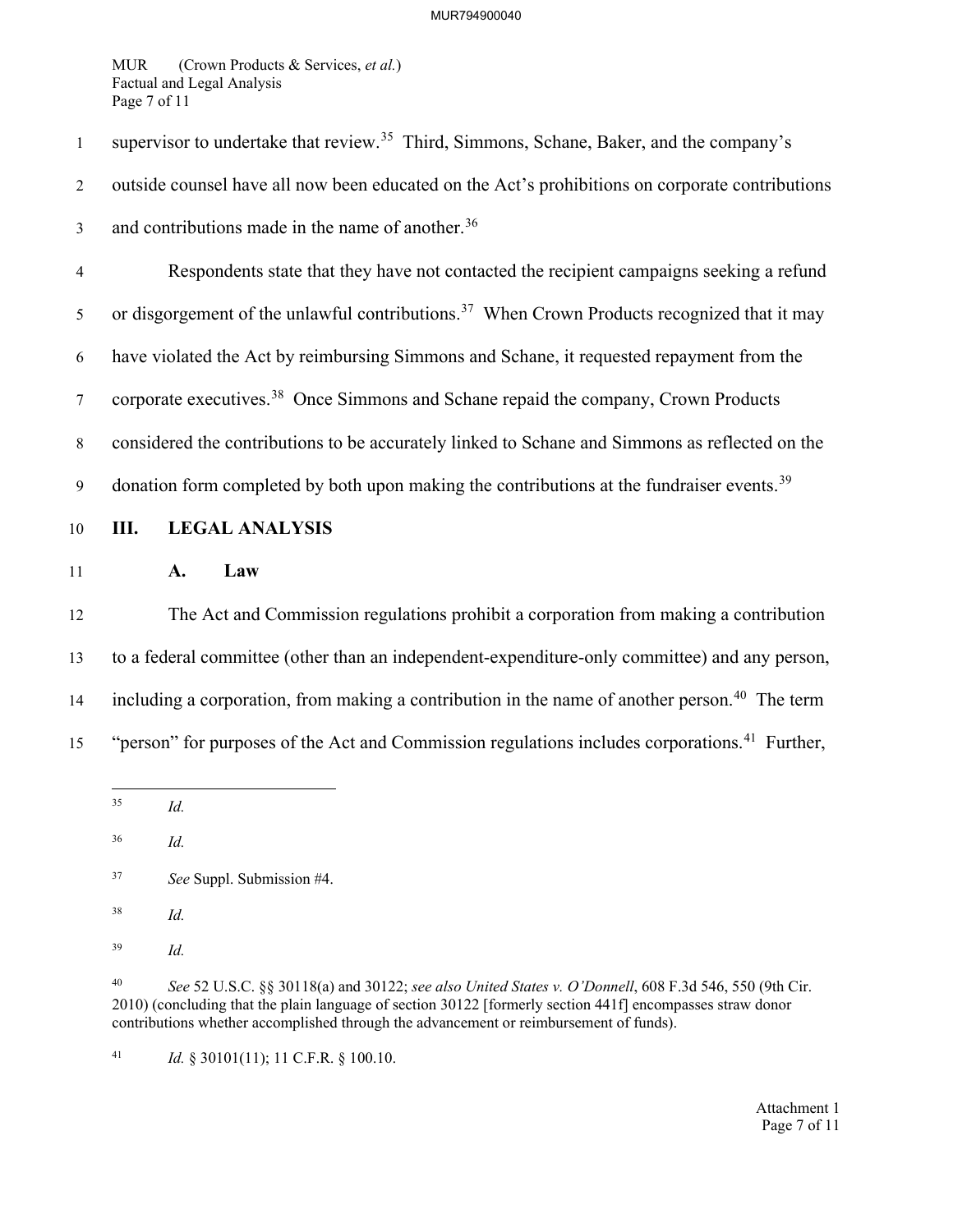## MUR794900041

MUR (Crown Products & Services, *et al.*) Factual and Legal Analysis Page 8 of 11

1 the Act prohibits an officer or director of a corporation from consenting to the making of a corporate contribution.<sup>42</sup> A person also may not knowingly permit one's name to be used to effect the making of a contribution in the name of another.<sup>[43](#page-9-1)</sup> 4 **B. The Commission Found Reason to Believe that Simmons and Crown**  5 **Products Violated Sections 30118(a) and 30122**  6 7 The Submission states that Simmons caused Crown Products to use corporate funds to 8 reimburse \$13,500 in federal contributions made by himself and Schane during the 2018 election 9 cycle.<sup>[44](#page-9-2)</sup> Simmons, as a corporate officer, sought and received reimbursement for his federal 10 contributions (\$11,500) and instructed Schane to make contributions and seek reimbursement 11 from the company for his contributions  $(\$2,000)$ .<sup>[45](#page-9-3)</sup> Simmons, as Schane's supervisor, approved 12 via email the reimbursements with corporate funds.<sup>[46](#page-9-4)</sup> The contribution reimbursements occurred 13 via ACH electronic transfer and were included in Simmons's and Schane's total corporate 14 expenses for the month. $47$ 15 This information establishes that there is reason to believe that Crown Products made 16 prohibited corporate contributions in the names of others in violation of sections 30118(a) and 17 30122 of the Act; and that Simmons, as a corporate officer, consented to the making of 18 prohibited contributions in violation of section 30118(a). In addition, the information establishes

<span id="page-9-1"></span>43 11 C.F.R.  $\S$  110.4(b)(1)(i).

<span id="page-9-2"></span>44 *See* Submission at 2-3, Exhs. 2-9, 11-13.; *see also* Simmons Aff. ¶ 11.

<span id="page-9-3"></span>45 Submission at 2-3.

<span id="page-9-5"></span><span id="page-9-4"></span>46 *Id.* at 3.

<span id="page-9-0"></span><sup>42</sup> *Id.* § 30118(a), 11 C.F.R. § 114.2(e).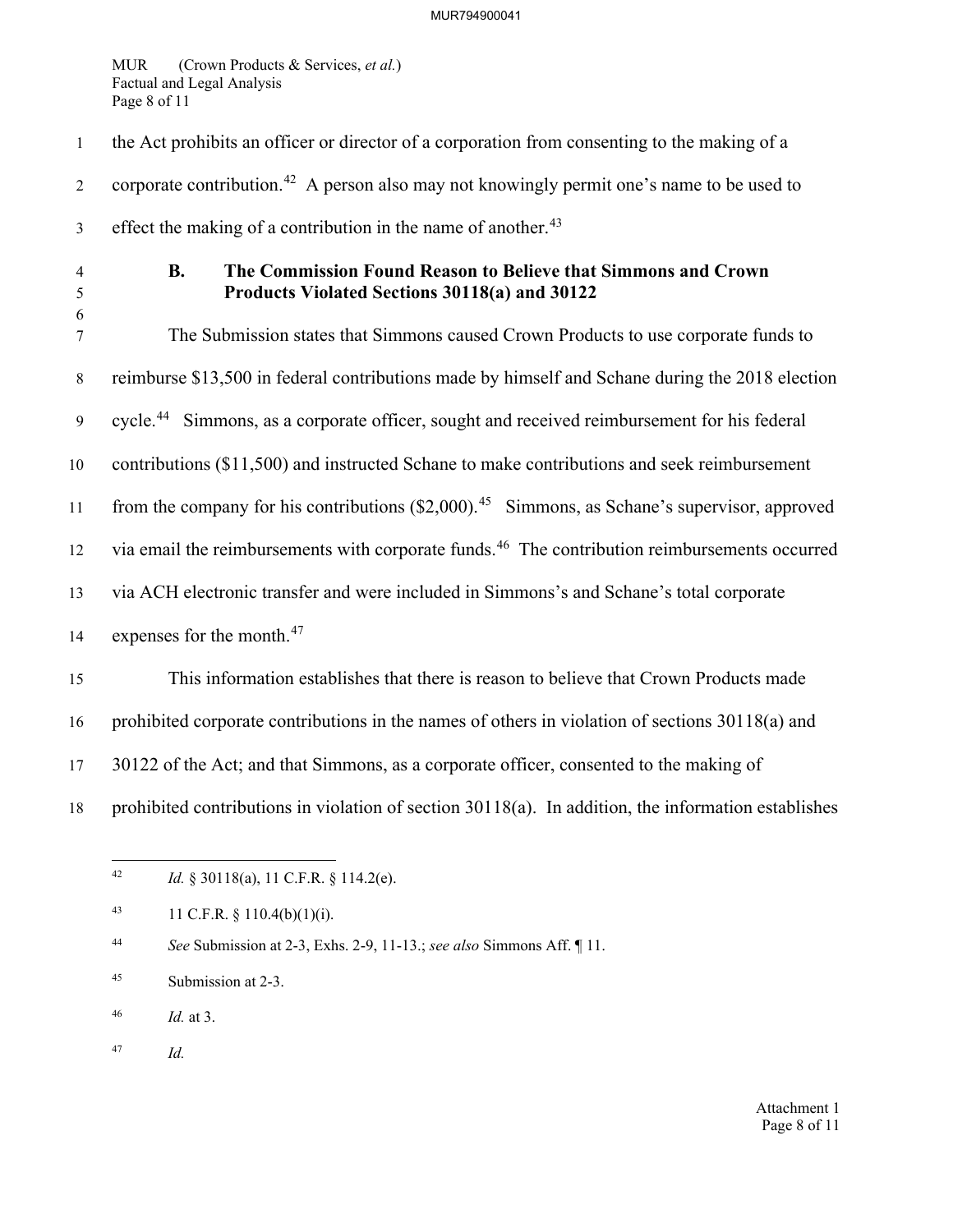MUR (Crown Products & Services, *et al.*) Factual and Legal Analysis Page 9 of 11

| $\mathbf{1}$   | that Simmons, as a conduit, allowed his name to be used for the purpose of making contributions                          |
|----------------|--------------------------------------------------------------------------------------------------------------------------|
| 2              | in the name of another in violation of 52 U.S.C. § 30122 and 11 C.F.R. § 110.4(b)((1)(ii).                               |
| $\mathfrak{Z}$ | Schane, as a conduit, acknowledges that he was asked to make contributions to the various                                |
| $\overline{4}$ | federal candidates and committees and sought reimbursement based on Simmons's                                            |
| 5              | instructions. <sup>48</sup>                                                                                              |
| 6              | Accordingly, the Commission found reason to believe that Crown Products and Services,                                    |
| 7              | Inc., violated 52 U.S.C. §§ 30118(a) and 30122, and 11 C.F.R. §§ 114.2(b) and 110.4(b)(1)(i).                            |
| 8              | In addition, the Commission found reason to believe that Steven Douglas Simmons violated                                 |
| 9              | 52 U.S.C. §§ 30118(a) and 30122, and 11 C.F.R. §§ 114.2(e) and 110.4((b)(1)(ii).                                         |
| 10<br>11       | $\mathbf{C}$ .<br><b>Under the Circumstances, the Commission Made Non-Knowing</b><br>and Willful Findings in this Matter |
| 12<br>13       | The Act prescribes additional monetary penalties for violations that are knowing and                                     |
| 14             | willful. <sup>49</sup> A violation of the Act is knowing and willful if the "acts were committed with full               |
| 15             | knowledge of all the relevant facts and a recognition that the action is prohibited by law." <sup>50</sup>               |
| 16             | Such a finding does not require proving knowledge of the specific statute or regulation the                              |
| 17             | respondent allegedly violated. <sup>51</sup> Instead, it is sufficient to demonstrate that a respondent "acted           |

<span id="page-10-3"></span>51 *United States v. Danielczyk*, 917 F. Supp. 2d 573, 579 (E.D. Va. 2013) (quoting *Bryan v. United States*, 524 U.S. 184, 195 & n.23 (1998) (holding that, to establish a violation is willful, government needs to show only that defendant acted with knowledge that conduct was unlawful, not knowledge of specific statutory provision violated)).

<span id="page-10-0"></span><sup>48</sup> *See* Schane Aff.

<span id="page-10-1"></span><sup>49 52</sup> U.S.C. § 30109(a)(5)(B), (d).

<span id="page-10-2"></span><sup>50 122</sup> Cong. Rec. 12,197, 12,199 (May 3, 1976).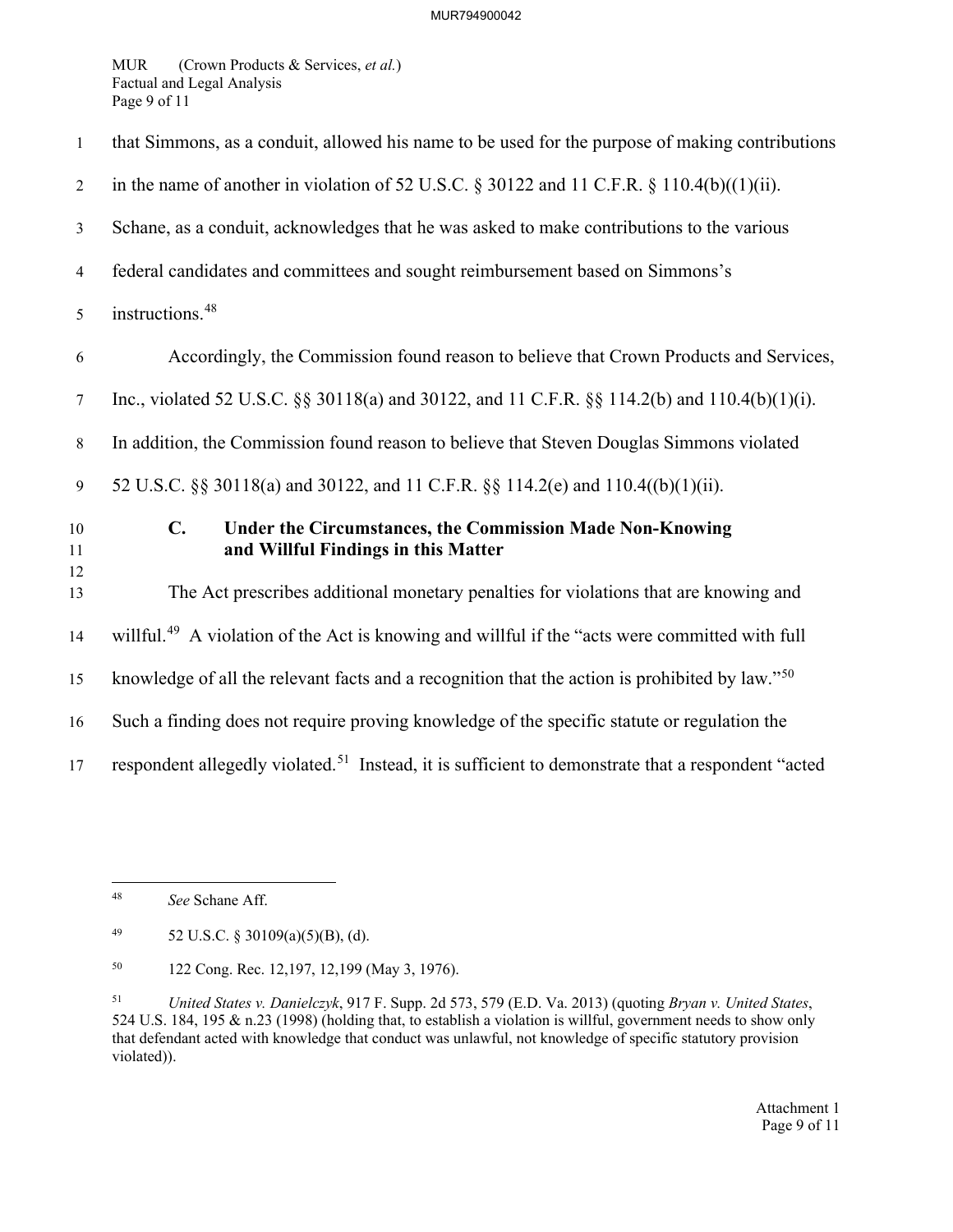MUR (Crown Products & Services, *et al.*) Factual and Legal Analysis Page 10 of 11

| $\mathbf{1}$   | voluntarily and was aware that his conduct was unlawful." <sup>52</sup> This knowledge may be shown by         |
|----------------|----------------------------------------------------------------------------------------------------------------|
| $\overline{2}$ | circumstantial evidence from which the respondents' unlawful intent reasonably may be                          |
| $\mathfrak{Z}$ | inferred. <sup>53</sup> For example, a person's awareness that an action is prohibited may be inferred from    |
| $\overline{4}$ | "the elaborate scheme for disguising political contributions." <sup>54</sup>                                   |
| 5              | The Commission has found violations involving corporate reimbursement schemes to be                            |
| 6              | knowing and willful when respondents falsified documents, took active steps to conceal illegal                 |
| $\tau$         | activities, kept multiple sets of financial records, or were deemed to be in possession of                     |
| $8\,$          | information warning that their conduct was illegal. <sup>55</sup> In this case, the available information does |
| 9              | not establish that Simmons, Crown Products, or Schane knew that the corporate reimbursements                   |
| $10\,$         | were unlawful at the time they were made. Further, the available information does not establish                |
| 11             | that any of the respondents sought to conceal the reimbursements. The records provided indicate                |
| 12             | that Simmons and Schane sought reimbursements for political contributions. The violations                      |
| 13             | occurred over a short period of time, between March and October 2018.                                          |
| 14             | Under the circumstances here, the Commission does not find that the violations of 52                           |
| 15             | U.S.C. §§ 30118 and 30122 were knowing and willful, or that it needs to conduct additional fact-               |

<span id="page-11-0"></span><sup>52</sup> *Id*. (citing jury instructions in *United States v. Edwards*, No. 11-61 (M.D.N.C. 2012), *United States v. Acevedo Vila*, No. 108-36 (D.P.R. 2009), *United States v. Feiger*, No. 07-20414 (E.D. Mich. 2008), and *United States v. Alford*, No. 05-69 (N.D. Fla. 2005)).

<span id="page-11-1"></span><sup>53</sup> *Cf. United States v. Hopkins*, 916 F.2d 207, 213 (5th Cir. 1990) (quoting *United States v. Bordelon*, 871 F.2d 491, 494 (5th Cir. 1989)). *Hopkins* involved a conduit contribution scheme, and the issue before the Fifth Circuit concerned the sufficiency of the evidence supporting the defendants' convictions for conspiracy and false statements under 18 U.S.C. §§ 371 and 1001.

<span id="page-11-2"></span><sup>54</sup> *Hopkins*, 916 F.2d. at 214-15. As the *Hopkins* court noted, "It has long been recognized that 'efforts at concealment [may] be reasonably explainable only in terms of motivation to evade' lawful obligations." *Id*. at 214 (quoting *Ingram v. United States*, 360 U.S. 672, 679 (1959)).

<span id="page-11-3"></span><sup>55</sup> *See* MUR 7027 (MV Transportation, Inc., *et al*.); MUR 6465 (The Fiesta Bowl, Inc.); MUR 6143 (Galen Capital); MUR 5818 (Feiger, Feiger, Kenney, Johnson and Giroux, P.C.).